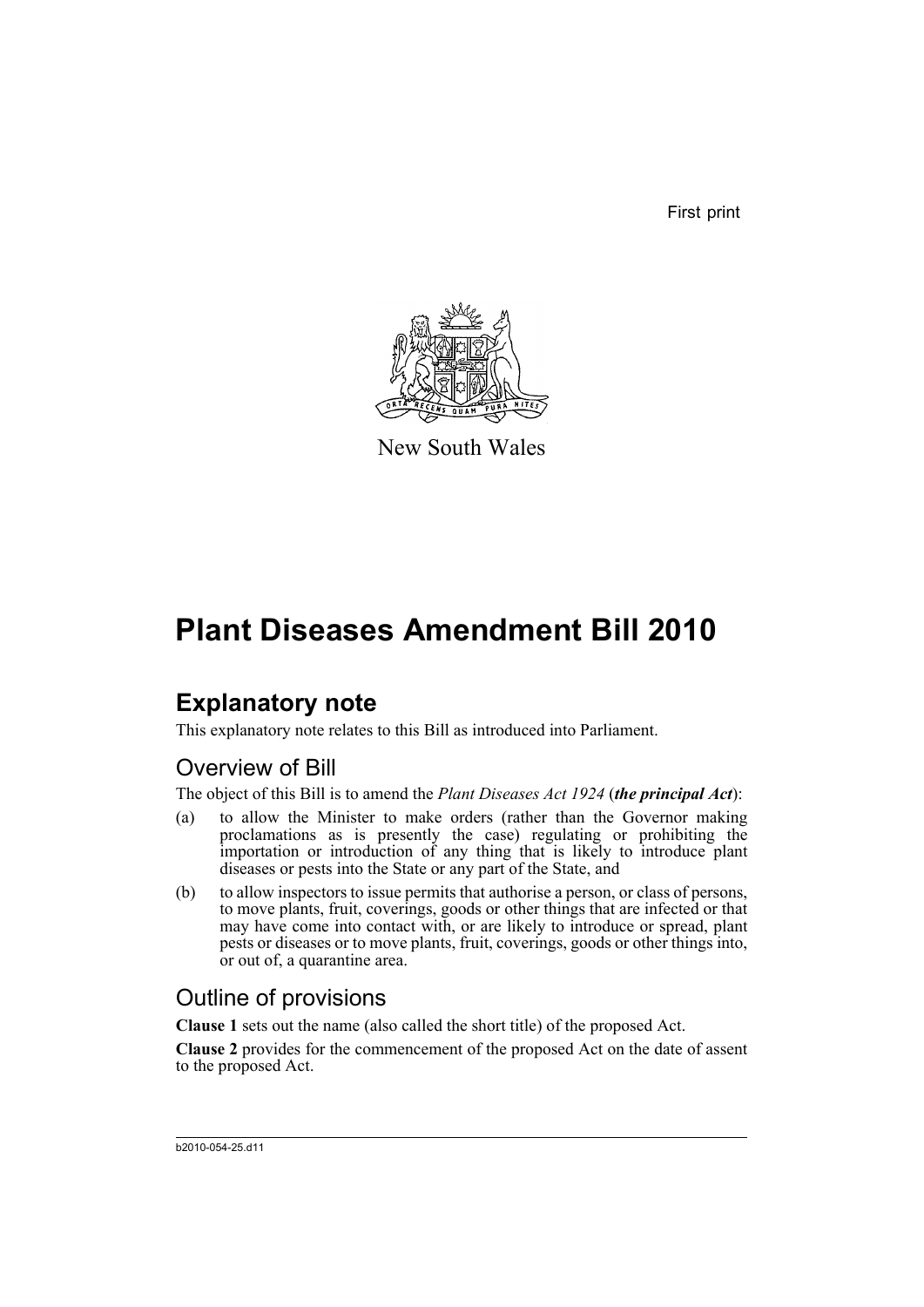Explanatory note

#### **Schedule 1 Amendment of Plant Diseases Act 1924 No 38**

Currently, section 4 of the principal Act provides that the Governor may, by proclamation published in the Gazette, regulate or prohibit the importation or introduction into the State, or the bringing into one portion of the State from any other portion of the State, any plant, fruit, covering, good or other thing which, in the Governor's opinion, is likely to introduce or spread any disease or pest. **Schedule 1 [1]** amends that section to enable the Minister, rather than the Governor, to exercise that power by order instead of by proclamation.

**Schedule 1 [4]** also amends section 4 of the principal Act to enable the Minister to make an urgent order regulating or prohibiting the importation or introduction into the State of any thing that is likely to introduce or spread any disease or pest by publishing the order in a newspaper circulating, or by radio or television broadcast, in the area to which the order applies or by causing a copy of the order to be published on the Department's internet website. The order must be published in the Gazette as soon as practicable after being made. **Schedule 1 [2], [3], [5], [6], [7], [9] and [10]** make consequential amendments.

**Schedule 1 [8]** inserts proposed section 16A into the principal Act which enables an inspector to issue a permit to a person, or class of persons, that authorises the moving of infected plants and fruit or plants, fruit, coverings, goods or other things that have come into contact with infected plants or fruit or that are likely to introduce or spread any disease or pest or the moving of plants or fruit into, or out of, a quarantine area.

**Schedule 1 [11]** enables the making of regulations relating to applications for permits under the principal Act, including a fee for any such application.

**Schedule 1 [12]** enables the making of regulations of a savings or transitional nature consequent on the enactment of the proposed Act.

**Schedule 1 [13]** provides that an existing proclamation made by the Governor that regulates or prohibits the importation or introduction of things that are likely to introduce or spread any disease or pest is taken to be an order made by the Minister under section 4 of the principal Act.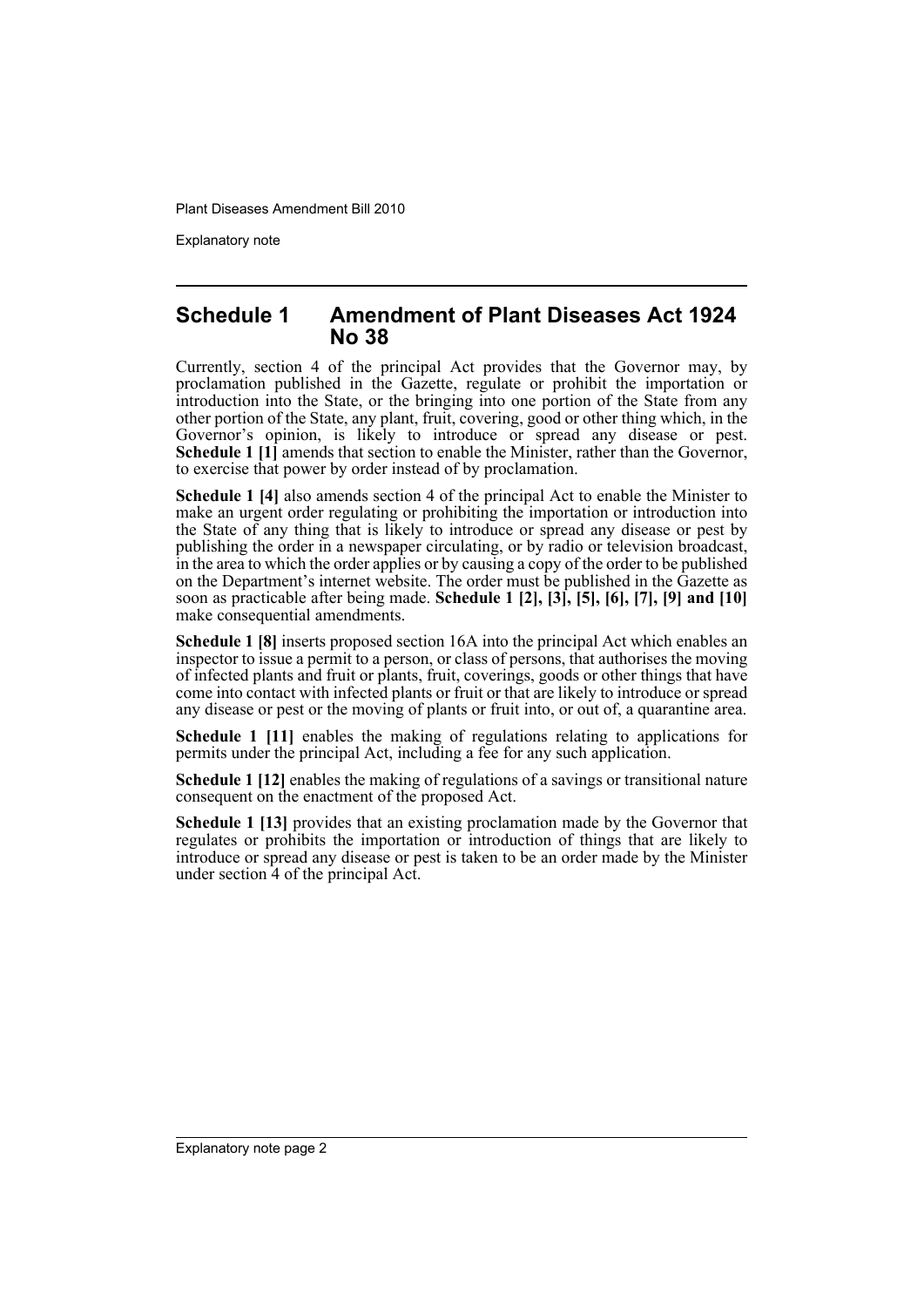First print



New South Wales

# **Plant Diseases Amendment Bill 2010**

## **Contents**

|                                                       | Page |
|-------------------------------------------------------|------|
| 1 Name of Act                                         |      |
| 2 Commencement                                        |      |
| Schedule 1 Amendment of Plant Diseases Act 1924 No 38 |      |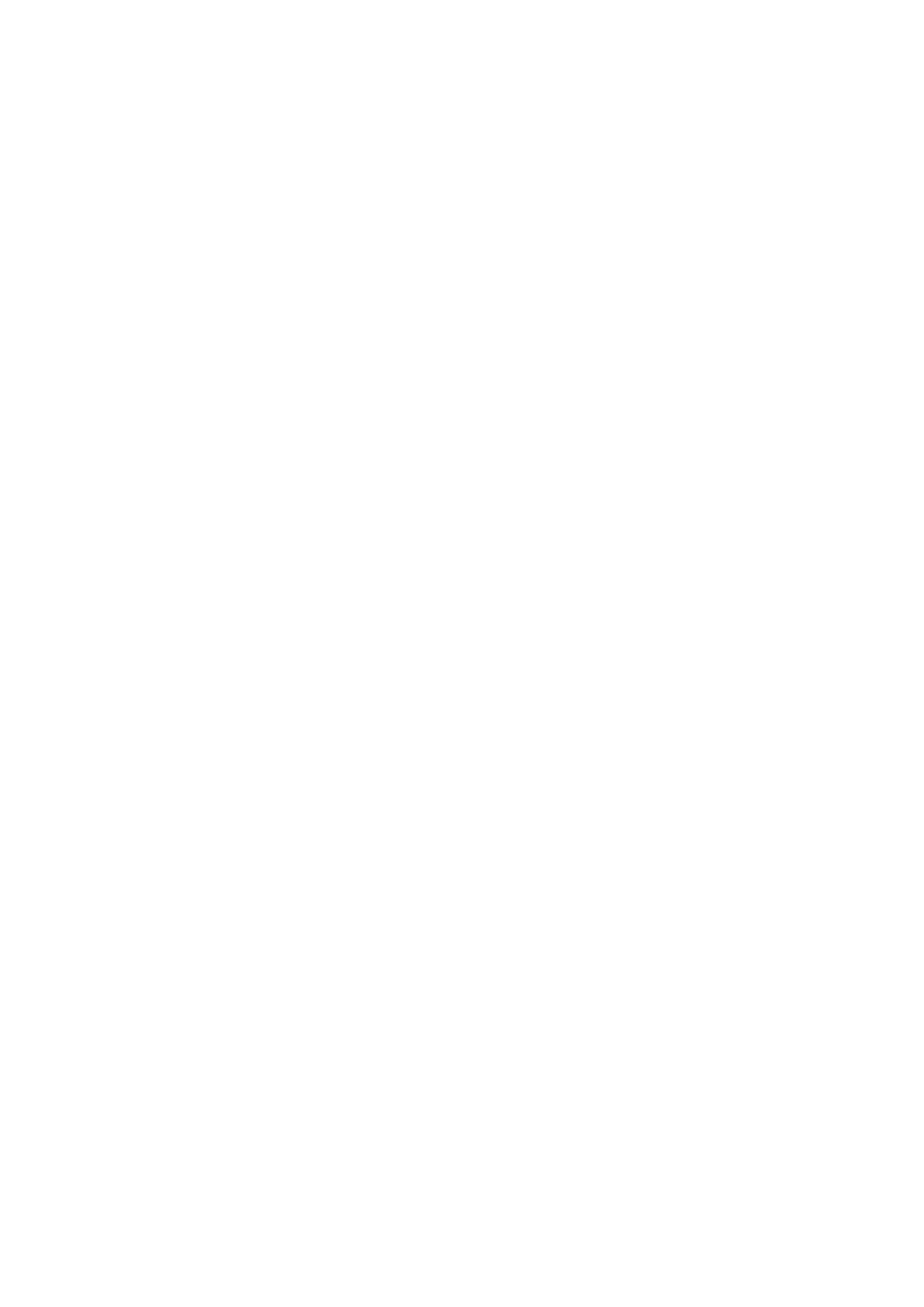

New South Wales

# **Plant Diseases Amendment Bill 2010**

No , 2010

#### **A Bill for**

An Act to amend the *Plant Diseases Act 1924* with respect to orders to prevent the introduction or spread of diseases and pests affecting plants or fruit; and for other purposes.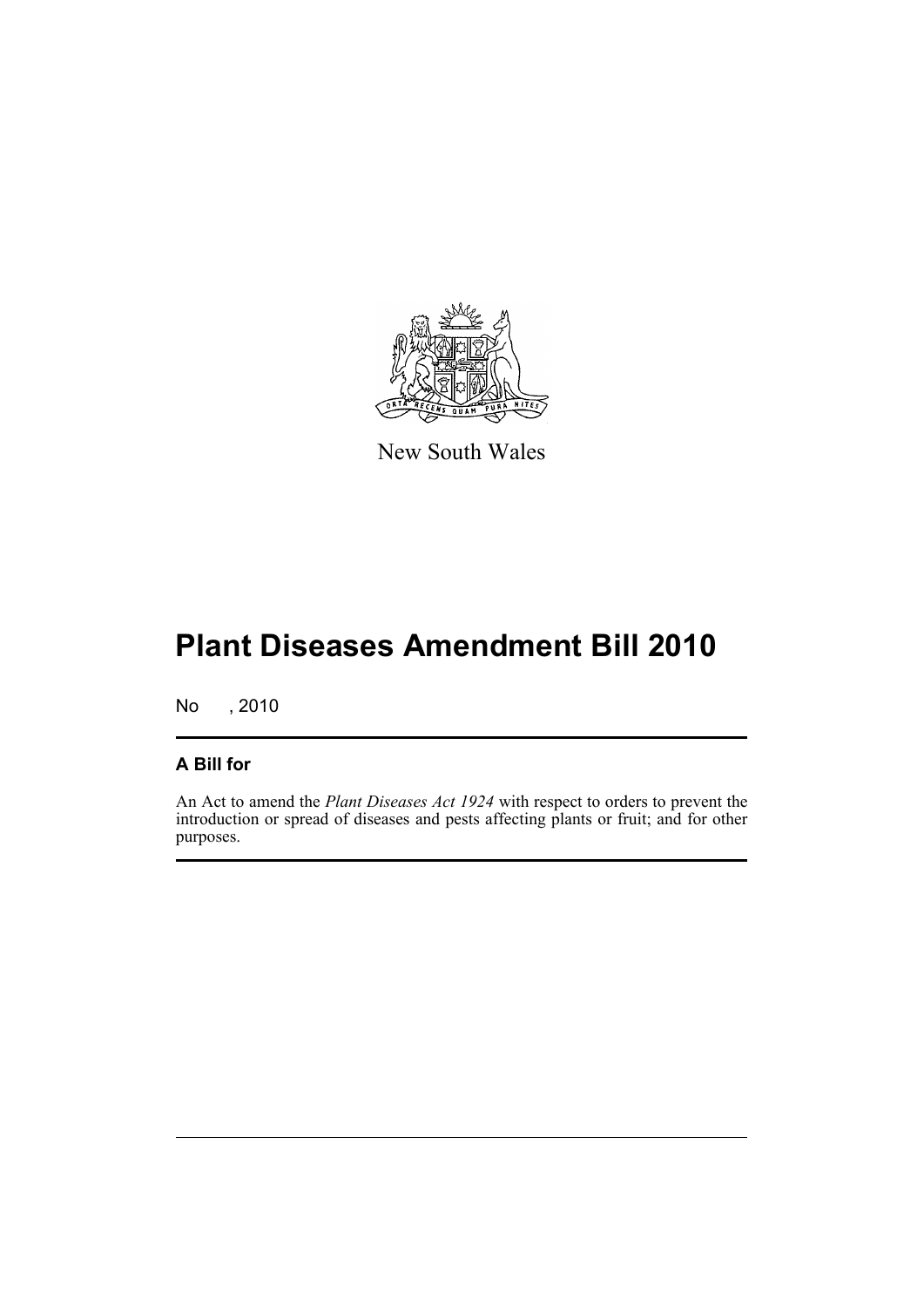<span id="page-5-1"></span><span id="page-5-0"></span>

| The Legislature of New South Wales enacts: |                                                            |                |
|--------------------------------------------|------------------------------------------------------------|----------------|
|                                            | Name of Act                                                | $\mathcal{P}$  |
|                                            | This Act is the <i>Plant Diseases Amendment Act 2010</i> . | 3              |
|                                            | <b>Commencement</b>                                        | $\overline{a}$ |
|                                            | This Act commences on the date of assent to this Act.      | 5              |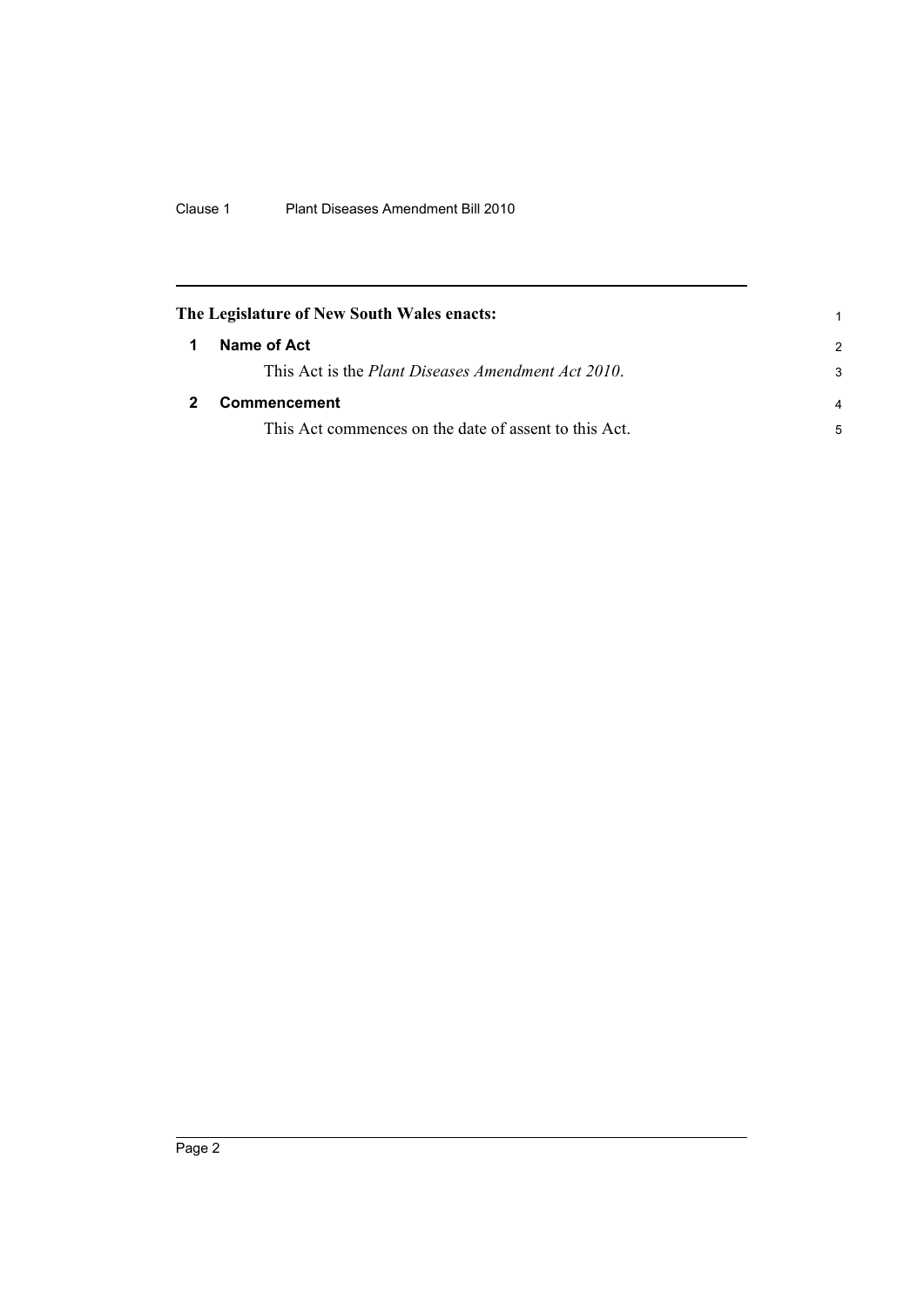Amendment of Plant Diseases Act 1924 No 38 Schedule 1

<span id="page-6-0"></span>

|     | <b>Schedule 1</b>         | <b>Amendment of Plant Diseases Act 1924</b><br><b>No 38</b>                                                                                                                              | $\mathbf{1}$<br>$\overline{c}$ |
|-----|---------------------------|------------------------------------------------------------------------------------------------------------------------------------------------------------------------------------------|--------------------------------|
| [1] | to introduce disease      | Section 4 Power to regulate or prohibit the introduction of things likely                                                                                                                | $\mathsf 3$<br>4               |
|     | section $4(1)$ .          | Omit "Governor may by proclamation published in the Gazette" from                                                                                                                        | 5<br>$6\phantom{1}6$           |
|     | subsection $(3)$ ".       | Insert instead "Minister may by order published in accordance with                                                                                                                       | $\overline{7}$<br>8            |
| [2] | Section 4 (1) (a)         |                                                                                                                                                                                          | $\boldsymbol{9}$               |
|     |                           | Omit "Governor's". Insert instead "Minister's".                                                                                                                                          | 10                             |
| [3] | Section 4 (2)             |                                                                                                                                                                                          | 11                             |
|     |                           | Omit "a proclamation". Insert instead "an order".                                                                                                                                        | 12                             |
| [4] | Section 4 $(3)$ and $(4)$ |                                                                                                                                                                                          | 13                             |
|     |                           | Insert after section $4(2)$ :                                                                                                                                                            | 14                             |
|     | (3)                       | An order made by the Minister under this section is to be<br>published in the Gazette. However, if the Minister considers the<br>order is required urgently, the order may be published: | 15<br>16<br>17                 |
|     |                           | in a newspaper circulating, or by radio or television<br>(a)<br>broadcast, in the area to which the order applies, or                                                                    | 18<br>19                       |
|     |                           | on the Department's internet website.<br>(b)                                                                                                                                             | 20                             |
|     | (4)                       | If an order is published in accordance with subsection $(3)$ (a) or<br>(b), the Minister is to publish the order as soon as practicable in<br>the Gazette.                               | 21<br>22<br>23                 |
| [5] |                           | Sections 13 (1), (1A) (a) and (1B) (a) (ii) and 26 (1) (c) and (d)                                                                                                                       | 24                             |
|     |                           | Omit "proclamation," wherever occurring.                                                                                                                                                 | 25                             |
| [6] |                           | <b>Section 16 Recovery of expenses</b>                                                                                                                                                   | 26                             |
|     | Omit section 16 (c).      |                                                                                                                                                                                          | 27                             |
| [7] | <b>Section 16</b>         |                                                                                                                                                                                          | 28                             |
|     |                           | Omit ", order or proclamation". Insert instead "or order".                                                                                                                               | 29                             |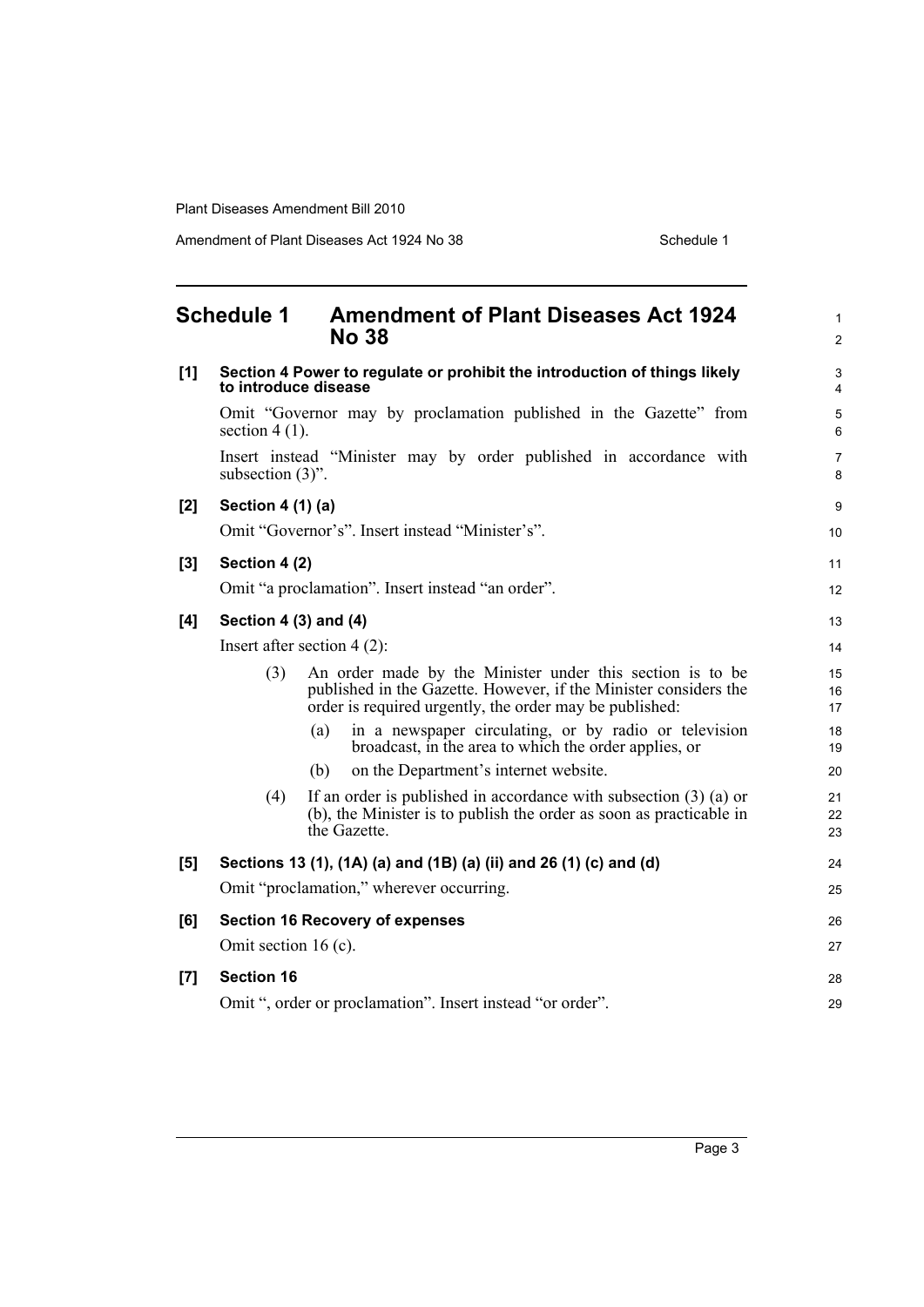Schedule 1 Amendment of Plant Diseases Act 1924 No 38

| [8] |                              | <b>Section 16A</b> | Insert after section 16:                                                                                                                                                                                                                                                                                                            | 1<br>2                           |
|-----|------------------------------|--------------------|-------------------------------------------------------------------------------------------------------------------------------------------------------------------------------------------------------------------------------------------------------------------------------------------------------------------------------------|----------------------------------|
|     | <b>16A</b><br><b>Permits</b> |                    |                                                                                                                                                                                                                                                                                                                                     |                                  |
|     |                              | (1)                | An inspector may, on application or on the inspector's own<br>initiative, issue a permit authorising a person, or class of persons,<br>to move:                                                                                                                                                                                     | 3<br>4<br>5<br>6                 |
|     |                              |                    | (a)<br>any plants or fruit that are infected or which, in the<br>inspector's opinion, are likely to cause the introduction or<br>spread of any disease or pest, or                                                                                                                                                                  | 7<br>8<br>9                      |
|     |                              |                    | any covering or goods in, or with, which plants or fruit<br>(b)<br>referred to in paragraph (a) have been contained, or<br>packed, or with which the covering or goods have come<br>into contact, or                                                                                                                                | 10<br>11<br>12<br>13             |
|     |                              |                    | any other thing which, in the inspector's opinion, is<br>(c)<br>capable of causing the introduction or spread of any<br>disease or pest, or                                                                                                                                                                                         | 14<br>15<br>16                   |
|     |                              |                    | any plant, fruit, covering, goods or other thing into, or out<br>(d)<br>of, a quarantine area.                                                                                                                                                                                                                                      | 17<br>18                         |
|     |                              | (2)                | A permit has effect for the period of time, and subject to any<br>conditions, specified in the permit.                                                                                                                                                                                                                              | 19<br>20                         |
|     |                              | (3)                | The inspector may specify such conditions as the inspector thinks<br>fit having regard to the plants, fruit, covering, goods or thing to<br>be moved, or the disease or pest, to which the permit relates.                                                                                                                          | 21<br>22<br>23                   |
|     |                              | (4)                | An inspector may, at any time, revoke or vary a permit, or a<br>condition of a permit.                                                                                                                                                                                                                                              | 24<br>25                         |
|     |                              | (5)                | A permit is issued or a permit or condition is revoked or varied:                                                                                                                                                                                                                                                                   | 26                               |
|     |                              |                    | in the case of a permit issued to a particular person-by<br>(a)<br>means of an instrument in writing given to the person, or                                                                                                                                                                                                        | 27<br>28                         |
|     |                              |                    | in the case of a permit issued to a specified class of<br>(b)<br>persons—by means of an instrument published on the<br>Department's internet website or published in any other<br>manner that, in the opinion of the Director-General, is<br>most likely to bring it to the attention of the persons who<br>will be affected by it. | 29<br>30<br>31<br>32<br>33<br>34 |
|     |                              | (6)                | A person is not guilty of an offence under section 26 in respect of<br>the movement of any plants, fruit, covering, goods or thing that<br>is done in accordance with a permit issued under this section.                                                                                                                           | 35<br>36<br>37                   |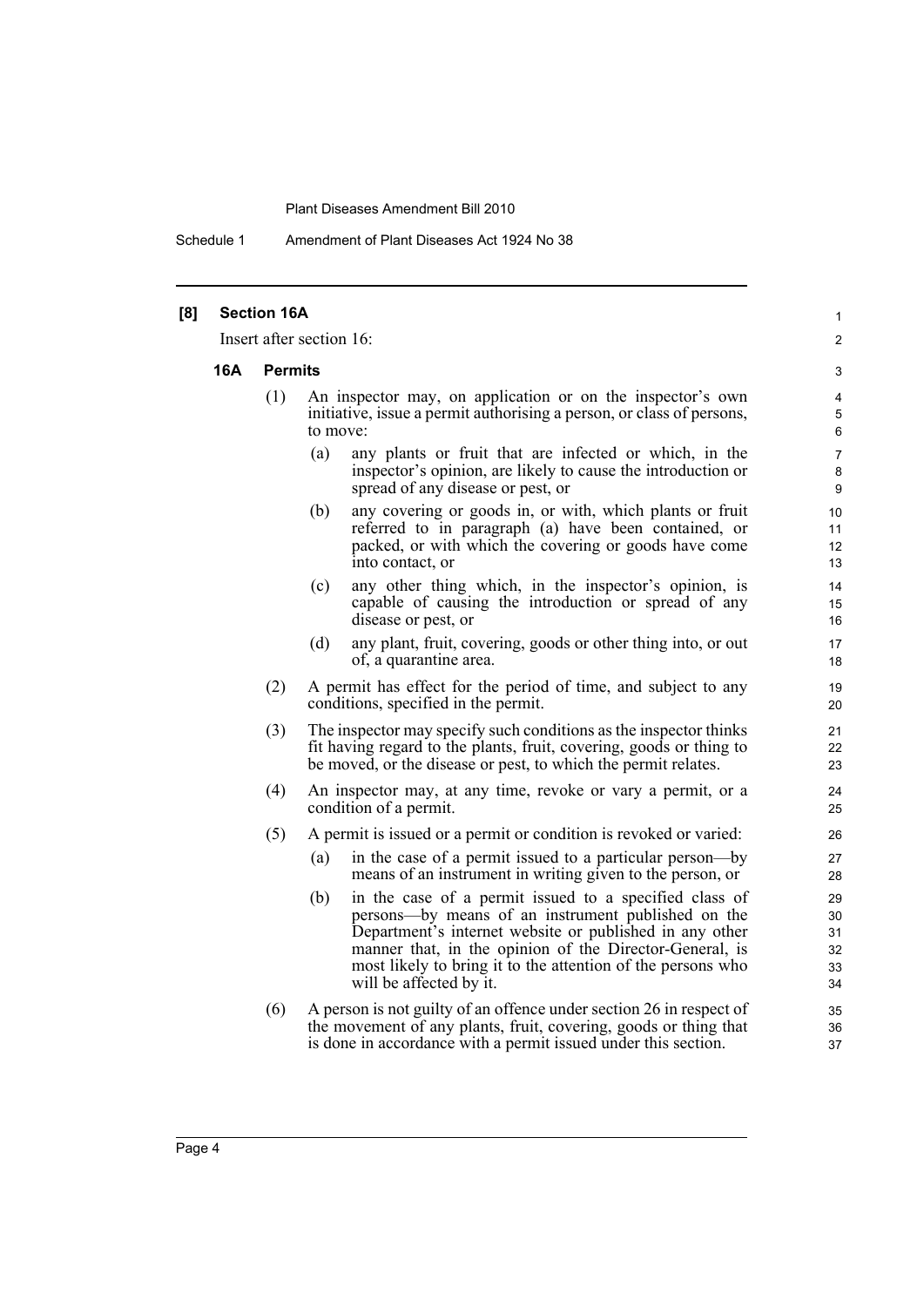| Amendment of Plant Diseases Act 1924 No 38 | Schedule 1 |
|--------------------------------------------|------------|
|--------------------------------------------|------------|

| [9]  | <b>Section 26 Offences</b> |                                                                                                                                                                                                             | $\mathbf{1}$         |
|------|----------------------------|-------------------------------------------------------------------------------------------------------------------------------------------------------------------------------------------------------------|----------------------|
|      |                            | Omit "a proclamation, notification or undertaking" from section $26(1)(a)(ii)$ .                                                                                                                            | $\overline{2}$       |
|      |                            | Insert instead "any order, notification or undertaking".                                                                                                                                                    | 3                    |
| [10] | Section 26 (1) (f)         |                                                                                                                                                                                                             | 4                    |
|      |                            | Omit "proclamation". Insert instead "order".                                                                                                                                                                | 5                    |
| [11] |                            | <b>Section 28 Regulations</b>                                                                                                                                                                               | 6                    |
|      |                            | Insert after section $28(1)(ai)$ :                                                                                                                                                                          | $\overline{7}$       |
|      |                            | applications for permits under section 16A, and fees in<br>(b)<br>relation to any such permits,                                                                                                             | 8<br>9               |
| [12] |                            | <b>Schedule 3 Savings and transitional provisions</b>                                                                                                                                                       | 10                   |
|      |                            | Insert at the end of clause $1(1)$ :                                                                                                                                                                        | 11                   |
|      |                            | Plant Diseases Amendment Act 2010                                                                                                                                                                           | 12                   |
| [13] | Schedule 3, Part 5         |                                                                                                                                                                                                             | 13                   |
|      | Insert after Part 4:       |                                                                                                                                                                                                             | 14                   |
|      | Part 5                     | Provision consequent on enactment of                                                                                                                                                                        | 15                   |
|      |                            | <b>Plant Diseases Amendment Act 2010</b>                                                                                                                                                                    | 16                   |
|      | 8                          | Proclamations to regulate or prohibit introduction of things likely<br>to introduce disease                                                                                                                 | 17<br>18             |
|      | (1)                        | A proclamation in force under section 4 immediately before the<br>amendment of that section by the Plant Diseases Amendment Act<br>2010 is taken to be an order made by the Minister under that<br>section. | 19<br>20<br>21<br>22 |